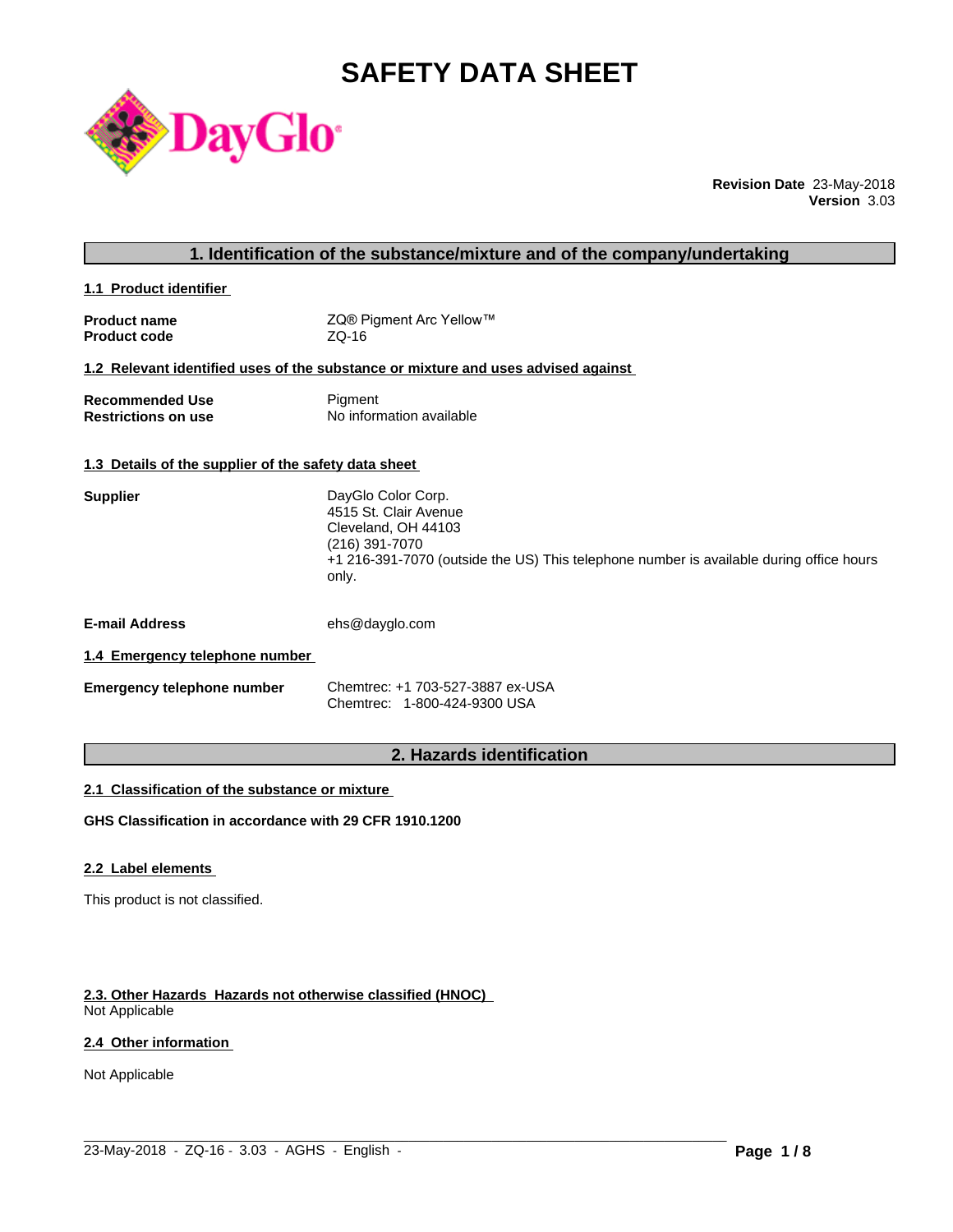**Unknown Acute Toxicity**  $\lt$  1% of the mixture consists of ingredient(s) of unknown toxicity

 $\overline{\phantom{a}}$  ,  $\overline{\phantom{a}}$  ,  $\overline{\phantom{a}}$  ,  $\overline{\phantom{a}}$  ,  $\overline{\phantom{a}}$  ,  $\overline{\phantom{a}}$  ,  $\overline{\phantom{a}}$  ,  $\overline{\phantom{a}}$  ,  $\overline{\phantom{a}}$  ,  $\overline{\phantom{a}}$  ,  $\overline{\phantom{a}}$  ,  $\overline{\phantom{a}}$  ,  $\overline{\phantom{a}}$  ,  $\overline{\phantom{a}}$  ,  $\overline{\phantom{a}}$  ,  $\overline{\phantom{a}}$ 

# **3. Composition/Information on Ingredients**

#### **Substance Mixture**

This material is not considered hazardous by the OSHA Hazard Communication Standard (29 CFR 1910.1200).

The exact percentage (concentration) of composition has been withheld as a trade secret.

|                                                                   | 4. First aid measures                                                                                                                                                                                                   |
|-------------------------------------------------------------------|-------------------------------------------------------------------------------------------------------------------------------------------------------------------------------------------------------------------------|
| 4.1 Description of first-aid measures                             |                                                                                                                                                                                                                         |
| <b>General advice</b>                                             | No information available.                                                                                                                                                                                               |
| Eye contact                                                       | Immediately flush with plenty of water. After initial flushing, remove any contact lenses and<br>continue flushing for at least 15 minutes. Keep eye wide open while rinsing. If symptoms<br>persist, call a physician. |
| <b>Skin contact</b>                                               | Immediate medical attention is not required. Wash off with soap and water.                                                                                                                                              |
| <b>Inhalation</b>                                                 | Immediate medical attention is not required. Move to fresh air.                                                                                                                                                         |
| Ingestion                                                         | Do NOT induce vomiting. Drink plenty of water. Consult a physician.                                                                                                                                                     |
|                                                                   | 4.2 Most important symptoms and effects, both acute and delayed                                                                                                                                                         |
| <b>Symptoms</b>                                                   | See Section 2.2, Label Elements and/or Section 11, Toxicological effects.                                                                                                                                               |
|                                                                   | 4.3 Indication of any immediate medical attention and special treatment needed                                                                                                                                          |
| Notes to physician                                                | Treat symptomatically.                                                                                                                                                                                                  |
|                                                                   | 5. Fire-Fighting Measures                                                                                                                                                                                               |
| 5.1 Extinguishing media                                           |                                                                                                                                                                                                                         |
| Suitable extinguishing media                                      | Use extinguishing measures that are appropriate to local circumstances and the surrounding environment.                                                                                                                 |
| <b>Unsuitable Extinguishing Media</b>                             | None.                                                                                                                                                                                                                   |
|                                                                   | 5.2 Special hazards arising from the substance or mixture                                                                                                                                                               |
| <b>Special Hazard</b><br>None known hooed on information quantiad |                                                                                                                                                                                                                         |

None known based on information supplied.

**Hazardous Combustion Products** Carbon oxides. Nitrogen oxides (NOx).

#### **Explosion Data**

**Sensitivity to Mechanical Impact** None. **Sensitivity to Static Discharge** Fine dust dispersed in air, in sufficient concentrations, and in the presence of an ignition source is a potential dust explosion hazard.

#### **5.3 Advice for firefighters**

As in any fire, wear self-contained breathing apparatus pressure-demand, MSHA/NIOSH (approved or equivalent) and full protective gear.

 $\_$  ,  $\_$  ,  $\_$  ,  $\_$  ,  $\_$  ,  $\_$  ,  $\_$  ,  $\_$  ,  $\_$  ,  $\_$  ,  $\_$  ,  $\_$  ,  $\_$  ,  $\_$  ,  $\_$  ,  $\_$  ,  $\_$  ,  $\_$  ,  $\_$  ,  $\_$  ,  $\_$  ,  $\_$  ,  $\_$  ,  $\_$  ,  $\_$  ,  $\_$  ,  $\_$  ,  $\_$  ,  $\_$  ,  $\_$  ,  $\_$  ,  $\_$  ,  $\_$  ,  $\_$  ,  $\_$  ,  $\_$  ,  $\_$  ,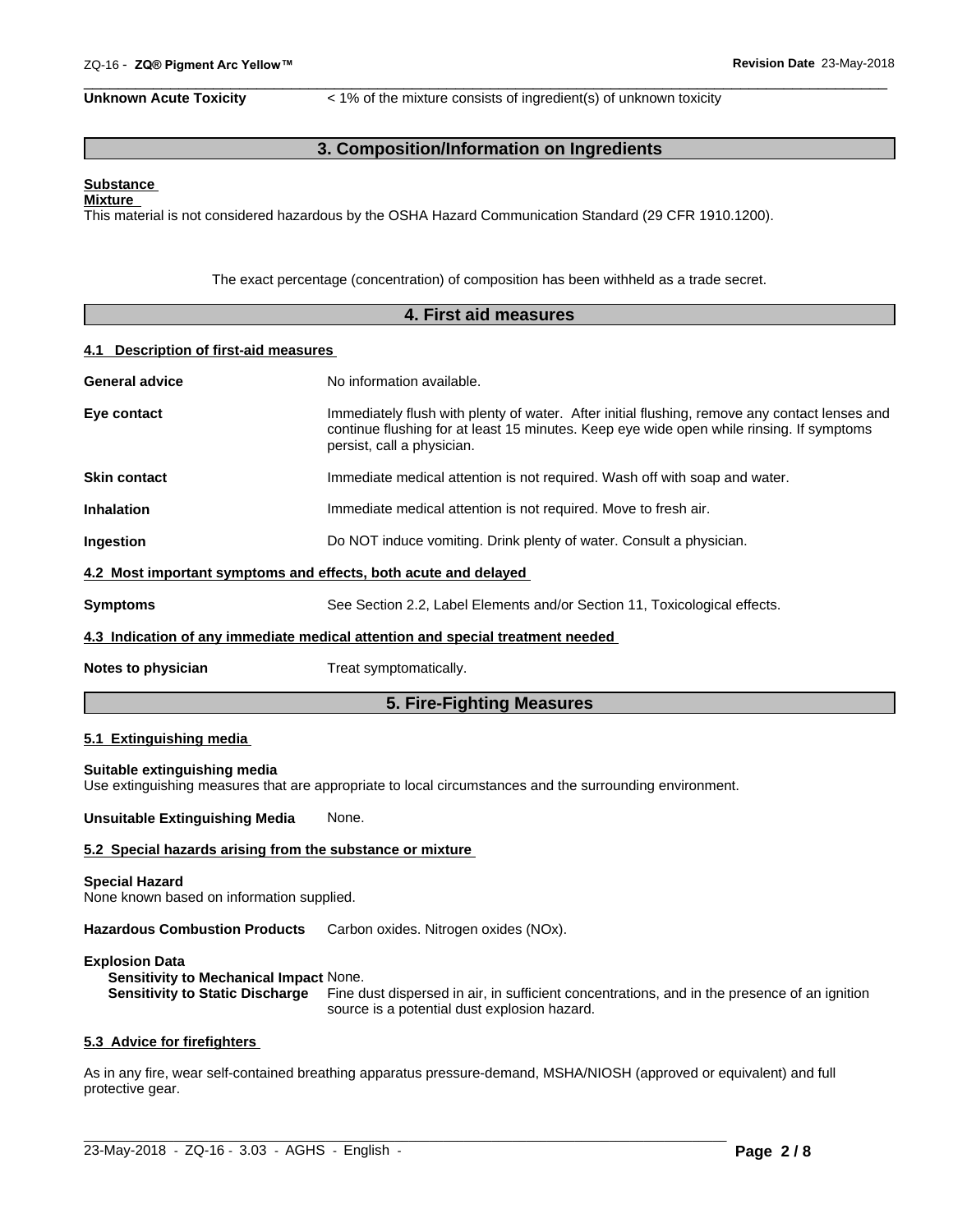## **6. Accidental Release Measures**

 $\overline{\phantom{a}}$  ,  $\overline{\phantom{a}}$  ,  $\overline{\phantom{a}}$  ,  $\overline{\phantom{a}}$  ,  $\overline{\phantom{a}}$  ,  $\overline{\phantom{a}}$  ,  $\overline{\phantom{a}}$  ,  $\overline{\phantom{a}}$  ,  $\overline{\phantom{a}}$  ,  $\overline{\phantom{a}}$  ,  $\overline{\phantom{a}}$  ,  $\overline{\phantom{a}}$  ,  $\overline{\phantom{a}}$  ,  $\overline{\phantom{a}}$  ,  $\overline{\phantom{a}}$  ,  $\overline{\phantom{a}}$ 

### **6.1 Personal precautions, protective equipment and emergency procedures**

Ensure adequate ventilation, especially in confined areas. Use personal protective equipment.

#### **6.2 Environmental precautions**

Dust deposits should not be allowed to accumulate on surfaces as these may form an explosive mixture if they are released into the atmosphere in sufficient concentration. Avoid dispersal of dust in the air (i.e., cleaning dusty surfaces with compressed air). Nonsparking tools should be used. Prevent product from entering drains. See Section 12 for additional Ecological information.

#### **6.3 Methods and materials for containment and cleaning up**

| <b>Methods for Containment</b> | Prevent dust cloud. Cover powder spill with plastic sheet or tarp to minimize spreading.                                                                                                                                                                                                                                                                                                |  |  |
|--------------------------------|-----------------------------------------------------------------------------------------------------------------------------------------------------------------------------------------------------------------------------------------------------------------------------------------------------------------------------------------------------------------------------------------|--|--|
| Methods for cleaning up        | Avoid dust formation. Take precautionary measures against static discharges. Do not dry<br>sweep dust. Wet dust with water before sweeping or use a vacuum to collect dust. Use<br>personal protective equipment. Take up mechanically and collect in suitable container for<br>disposal. Prevent product from entering drains. Keep in suitable and closed containers for<br>disposal. |  |  |

# **7. Handling and storage**

#### **7.1 Precautions for safe handling**

| Advice on safe handling                                          | Avoid dust formation. Take precautionary measures against static discharges. Fine dust<br>dispersed in air may ignite. Wear personal protective equipment. |
|------------------------------------------------------------------|------------------------------------------------------------------------------------------------------------------------------------------------------------|
| <b>Hygiene measures</b>                                          | Handle in accordance with good industrial hygiene and safety practice.                                                                                     |
| 7.2 Conditions for safe storage, including any incompatibilities |                                                                                                                                                            |
| <b>Storage Conditions</b>                                        | Keep tightly closed in a dry and cool place.                                                                                                               |
| <b>Materials to Avoid</b>                                        | No materials to be especially mentioned.                                                                                                                   |
|                                                                  |                                                                                                                                                            |

# **8. Exposure controls/personal protection**

### **8.1 Exposure Guidelines**

#### **8.2 Appropriate engineering controls**

**Engineering Measures** Showers

Eyewash stations Ventilation systems.

#### **8.3 Individual protection measures, such as personal protective equipment**

| <b>Eye/Face Protection</b>    | Safety glasses with side-shields.                                                                              |
|-------------------------------|----------------------------------------------------------------------------------------------------------------|
| Skin and body protection      | Wear chemical resistant footwear and clothing such as gloves, an apron or a whole body<br>suit as appropriate. |
| <b>Respiratory protection</b> | . NIOSH/MSHA approved respiratory protection should be worn if exposure is anticipated.                        |
| <b>Hygiene measures</b>       | See section 7 for more information                                                                             |

 $\_$  ,  $\_$  ,  $\_$  ,  $\_$  ,  $\_$  ,  $\_$  ,  $\_$  ,  $\_$  ,  $\_$  ,  $\_$  ,  $\_$  ,  $\_$  ,  $\_$  ,  $\_$  ,  $\_$  ,  $\_$  ,  $\_$  ,  $\_$  ,  $\_$  ,  $\_$  ,  $\_$  ,  $\_$  ,  $\_$  ,  $\_$  ,  $\_$  ,  $\_$  ,  $\_$  ,  $\_$  ,  $\_$  ,  $\_$  ,  $\_$  ,  $\_$  ,  $\_$  ,  $\_$  ,  $\_$  ,  $\_$  ,  $\_$  ,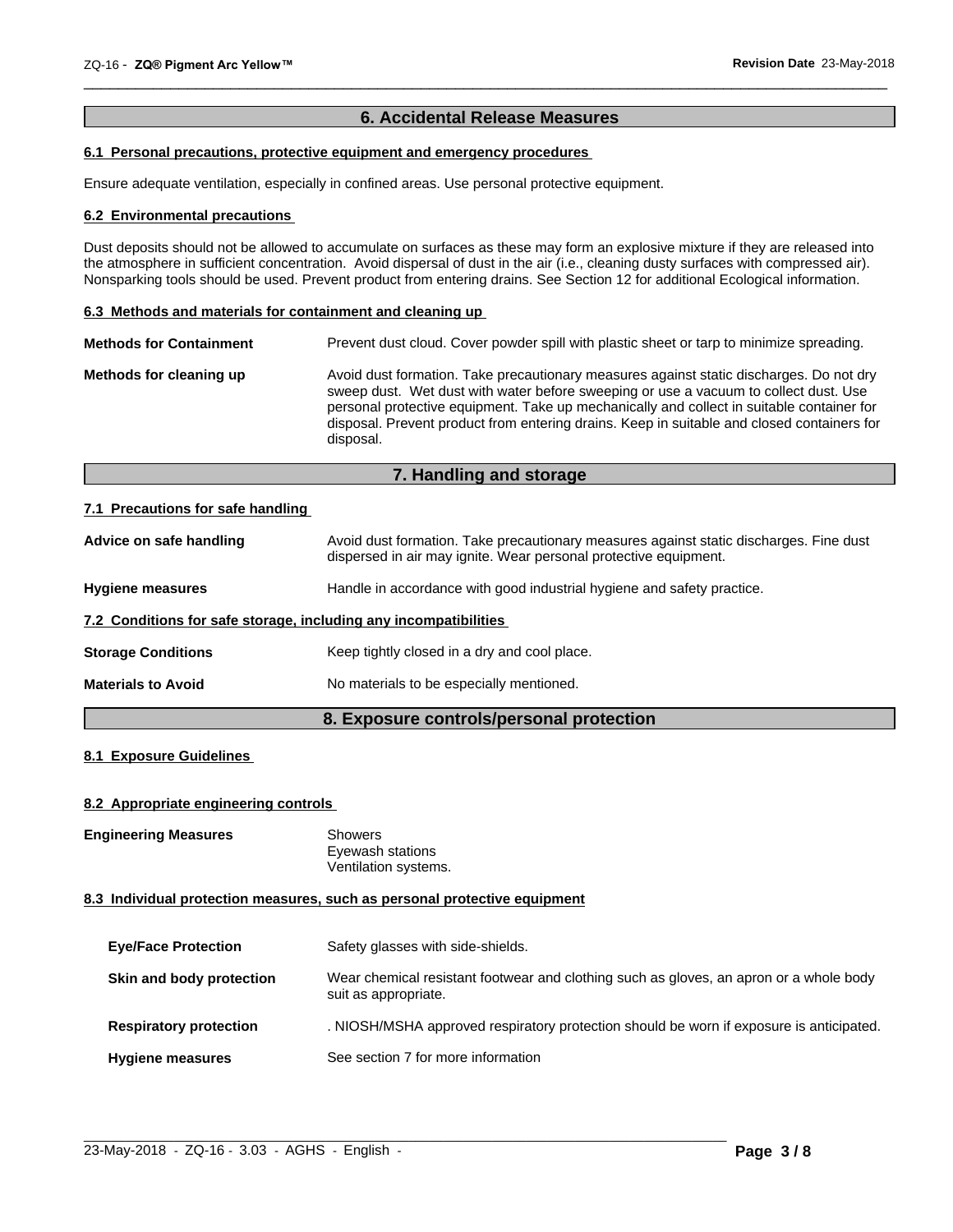# **9. Physical and chemical properties**

 $\overline{\phantom{a}}$  ,  $\overline{\phantom{a}}$  ,  $\overline{\phantom{a}}$  ,  $\overline{\phantom{a}}$  ,  $\overline{\phantom{a}}$  ,  $\overline{\phantom{a}}$  ,  $\overline{\phantom{a}}$  ,  $\overline{\phantom{a}}$  ,  $\overline{\phantom{a}}$  ,  $\overline{\phantom{a}}$  ,  $\overline{\phantom{a}}$  ,  $\overline{\phantom{a}}$  ,  $\overline{\phantom{a}}$  ,  $\overline{\phantom{a}}$  ,  $\overline{\phantom{a}}$  ,  $\overline{\phantom{a}}$ 

#### **9.1 Information on basic physical and chemical properties**

| <b>Physical state</b>              | Solid                                 |                          |                          |
|------------------------------------|---------------------------------------|--------------------------|--------------------------|
| Appearance                         | Powder                                | <b>Color</b>             | Yellow-orange            |
| Odor                               | Mild                                  | <b>Odor Threshold</b>    | No information available |
| <b>Property</b>                    | <b>Values</b>                         | Remarks • Methods        |                          |
| рH                                 | Not Applicable                        |                          |                          |
| <b>Melting/freezing point</b>      | 120 °C / 248 °F                       |                          |                          |
| <b>Boiling point/boiling range</b> | Not applicable                        | No information available |                          |
| <b>Flash Point</b>                 | Not Applicable                        | No information available |                          |
| <b>Evaporation rate</b>            | Not Applicable                        | No information available |                          |
| <b>Flammability (solid, gas)</b>   |                                       | No information available |                          |
| <b>Flammability Limits in Air</b>  |                                       |                          |                          |
| upper flammability limit           |                                       | No information available |                          |
| lower flammability limit           |                                       | No information available |                          |
| Vapor pressure                     |                                       | No information available |                          |
| Vapor density                      |                                       | No information available |                          |
| <b>Specific Gravity</b>            | 1.2                                   |                          |                          |
| <b>Water solubility</b>            | Insoluble in water                    |                          |                          |
| Solubility in other solvents       |                                       | No information available |                          |
| <b>Partition coefficient</b>       |                                       | No information available |                          |
| <b>Autoignition temperature</b>    |                                       | No information available |                          |
| <b>Decomposition temperature</b>   |                                       | No information available |                          |
| <b>Viscosity, kinematic</b>        |                                       | No information available |                          |
| Viscosity, dynamic                 |                                       | No information available |                          |
| <b>Explosive properties</b>        | Fine dust dispersed in air may ignite |                          |                          |
| <b>Oxidizing Properties</b>        |                                       | No information available |                          |
|                                    |                                       |                          |                          |

#### **9.2 Other information Volatile organic compounds (VOC)** None **content**

# **10. Stability and Reactivity**

#### **10.1 Reactivity**

No dangerous reaction known under conditions of normal use

## **10.2 Chemical stability**

Stable

#### **10.3 Possibility of hazardous reactions**

None under normal processing.

#### **10.4 Conditions to Avoid**

Dust formation. Take precautionary measures against static discharges.

#### **10.5 Incompatible Materials**

None known based on information supplied.

#### **10.6 Hazardous Decomposition Products**

None known based on information supplied.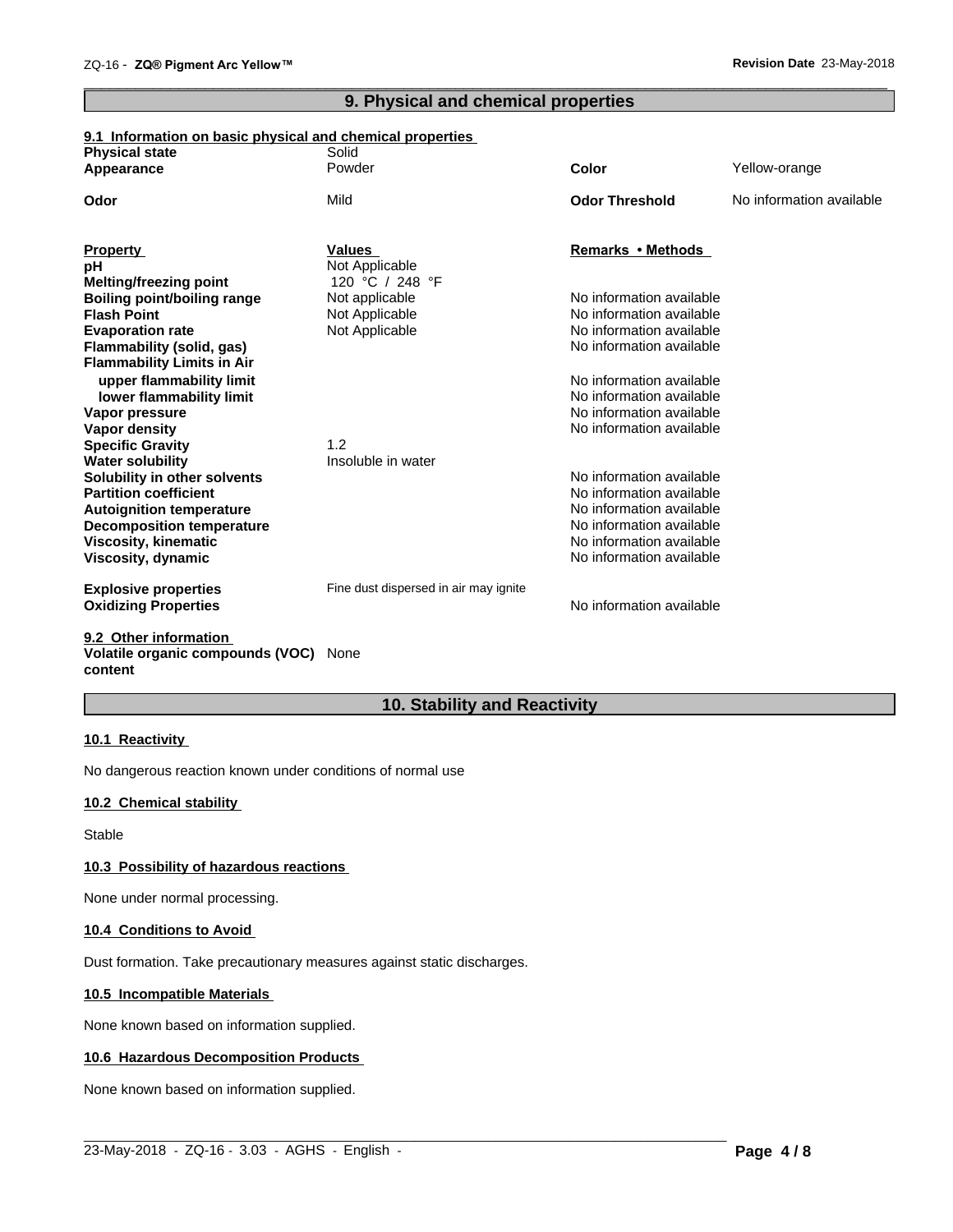# **11. Toxicological information**

 $\overline{\phantom{a}}$  ,  $\overline{\phantom{a}}$  ,  $\overline{\phantom{a}}$  ,  $\overline{\phantom{a}}$  ,  $\overline{\phantom{a}}$  ,  $\overline{\phantom{a}}$  ,  $\overline{\phantom{a}}$  ,  $\overline{\phantom{a}}$  ,  $\overline{\phantom{a}}$  ,  $\overline{\phantom{a}}$  ,  $\overline{\phantom{a}}$  ,  $\overline{\phantom{a}}$  ,  $\overline{\phantom{a}}$  ,  $\overline{\phantom{a}}$  ,  $\overline{\phantom{a}}$  ,  $\overline{\phantom{a}}$ 

### **11.1 Acute toxicity**

#### **Numerical measures of toxicity: Product Information**

| D50<br>$\sim$<br>۱aı.<br>. | D50 D<br><b>Dermai:</b> |
|----------------------------|-------------------------|
| 15,300<br>rat,             | 000<br>(rati<br>ma/kr   |

 $\_$  ,  $\_$  ,  $\_$  ,  $\_$  ,  $\_$  ,  $\_$  ,  $\_$  ,  $\_$  ,  $\_$  ,  $\_$  ,  $\_$  ,  $\_$  ,  $\_$  ,  $\_$  ,  $\_$  ,  $\_$  ,  $\_$  ,  $\_$  ,  $\_$  ,  $\_$  ,  $\_$  ,  $\_$  ,  $\_$  ,  $\_$  ,  $\_$  ,  $\_$  ,  $\_$  ,  $\_$  ,  $\_$  ,  $\_$  ,  $\_$  ,  $\_$  ,  $\_$  ,  $\_$  ,  $\_$  ,  $\_$  ,  $\_$  ,

**Unknown Acute Toxicity**  $\lt$  1% of the mixture consists of ingredient(s) of unknown toxicity

#### **Numerical measures of toxicity: Component Information**

#### **11.2 Information on toxicologicaleffects**

#### **Skin corrosion/irritation**

Product Information • May cause irritation Component Information • No information available

#### **Serious eye damage/eye irritation**

Product Information • May cause eye irritation Component Information • No information available

#### **Respiratory or skin sensitization**

Product Information • No information available Component Information • No information available

#### **Germ cell mutagenicity**

Product Information • No information available Component Information • No information available

### **Carcinogenicity**

Product Information • Contains no ingredient listed as a carcinogen Component Information •

#### **Reproductive toxicity**

Product Information • No information available Component Information • No information available

**STOT - single exposure** No information available

#### **STOT - repeated exposure**

• No known effect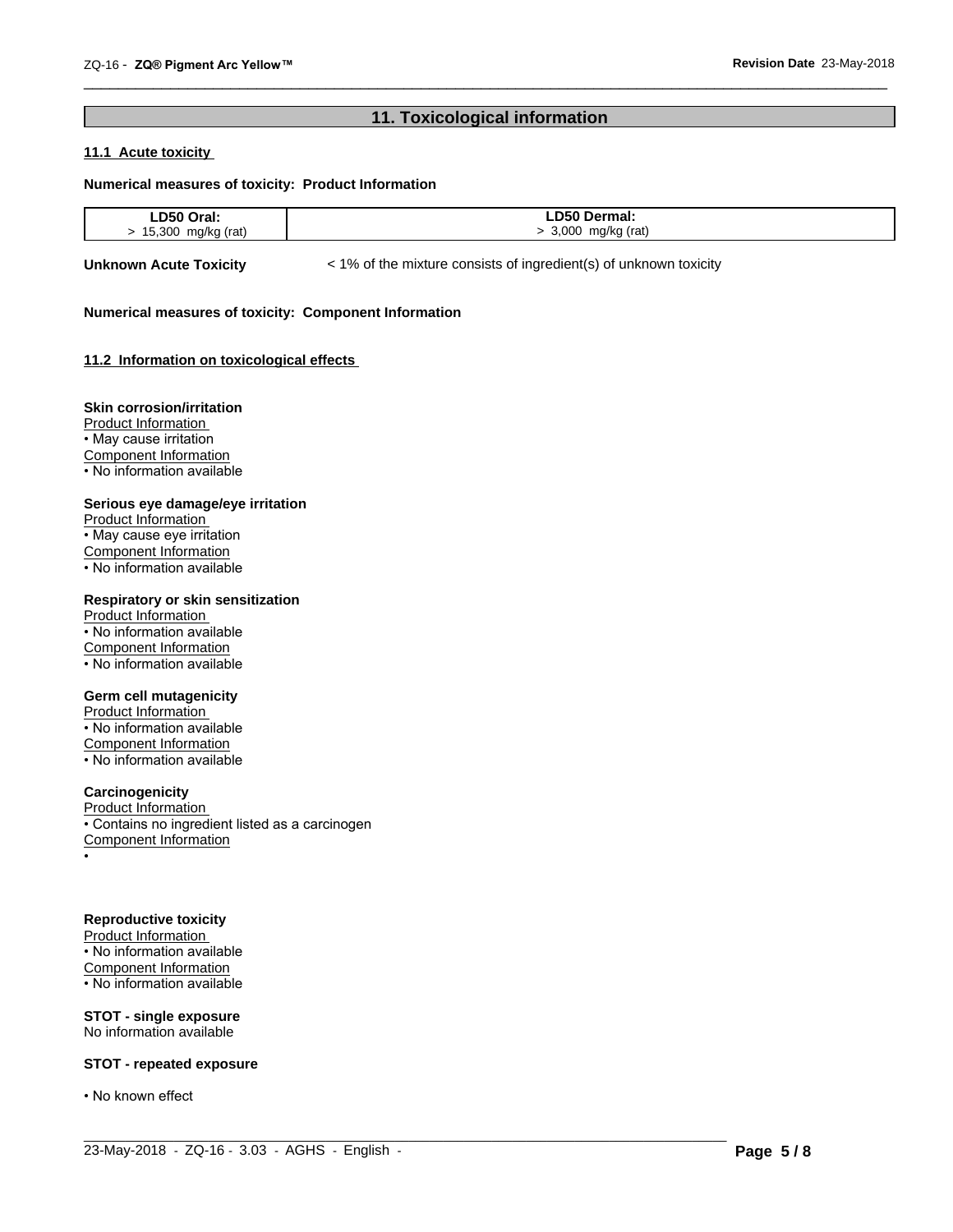#### **Other adverse effects**

Product Information • No information available Component Information • No information available

#### **Aspiration hazard**

Product Information • No information available Component Information • No information available

# **12. Ecological information**

 $\overline{\phantom{a}}$  ,  $\overline{\phantom{a}}$  ,  $\overline{\phantom{a}}$  ,  $\overline{\phantom{a}}$  ,  $\overline{\phantom{a}}$  ,  $\overline{\phantom{a}}$  ,  $\overline{\phantom{a}}$  ,  $\overline{\phantom{a}}$  ,  $\overline{\phantom{a}}$  ,  $\overline{\phantom{a}}$  ,  $\overline{\phantom{a}}$  ,  $\overline{\phantom{a}}$  ,  $\overline{\phantom{a}}$  ,  $\overline{\phantom{a}}$  ,  $\overline{\phantom{a}}$  ,  $\overline{\phantom{a}}$ 

#### **12.1 Toxicity**

**Ecotoxicity No information available** 

 $<$  1 % of the mixture consists of components(s) of unknown hazards to the aquatic environment

#### **Ecotoxicity effects**

#### **12.2 Persistence and degradability**

No information available.

#### **12.3 Bioaccumulative potential**

Discharge into the environment must be avoided

#### **12.4 Mobility in soil**

No information available.

#### **12.5 Other adverse effects**

No information available

## **13. Disposal Considerations**

#### **13.1 Waste treatment methods**

Dispose of in accordance with federal, state, and local regulations.

## **14. Transport Information**

| <u>DOT</u>  | Not regulated |
|-------------|---------------|
| MEX         | Not regulated |
| <b>IMDG</b> | Not regulated |
| <b>ATAI</b> | Not regulated |

# **15. Regulatory information**

**15.1 International Inventories**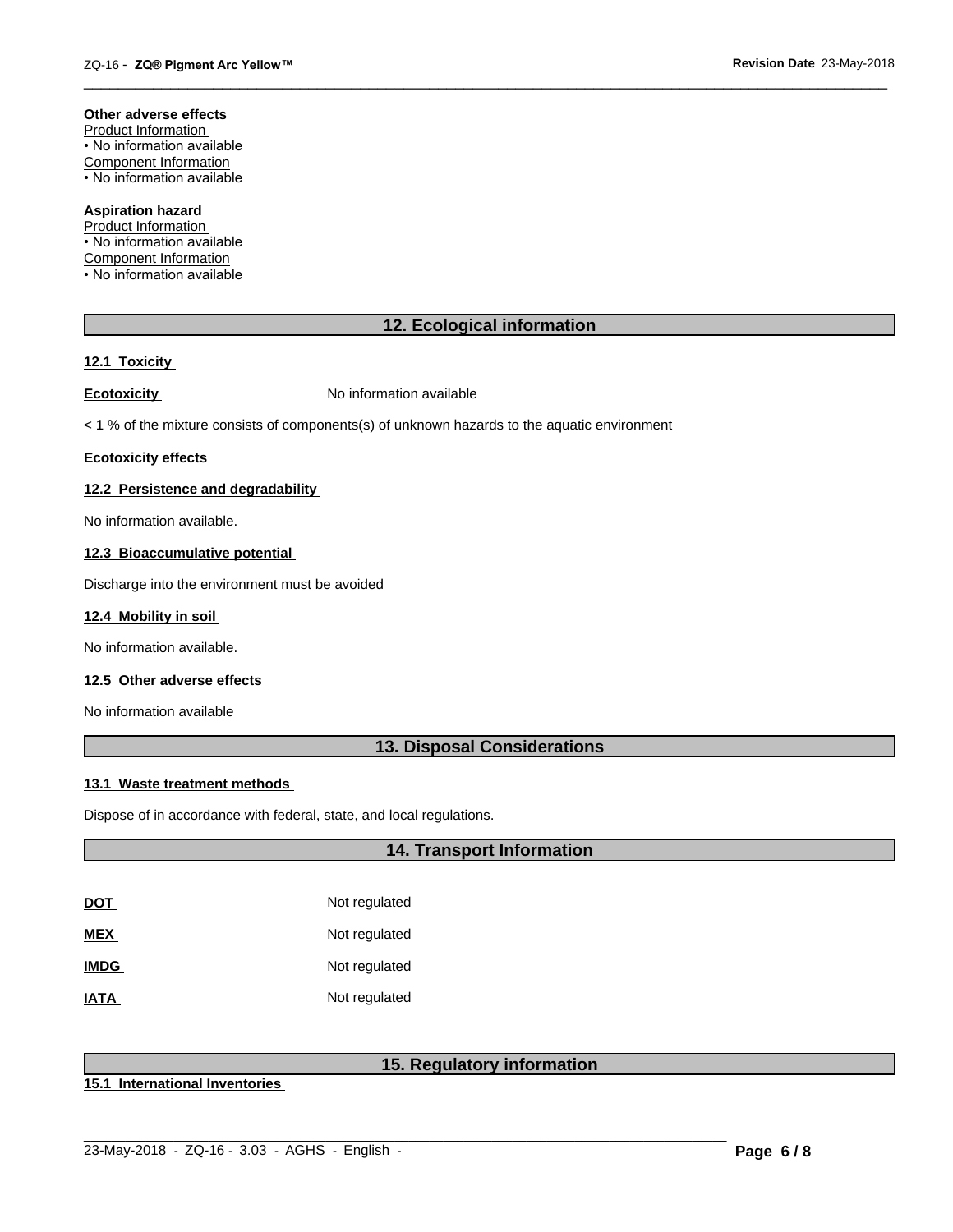| <b>TSCA</b>          | Complies                 |  |
|----------------------|--------------------------|--|
| <b>DSL</b>           |                          |  |
| <b>EINECS/ELINCS</b> | Complies                 |  |
| <b>ENCS</b>          |                          |  |
| <b>IECSC</b>         | Complies                 |  |
| <b>KECL</b>          | $\overline{\phantom{0}}$ |  |
| <b>PICCS</b>         | -                        |  |
| <b>AICS</b>          | Complies                 |  |
| <b>NZIoC</b>         |                          |  |

 **TSCA** - United States Toxic Substances Control Act Section 8(b) Inventory

 **DSL** - Canadian Domestic Substances List

 **EINECS/ELINCS** - European Inventory of Existing Chemical Substances/European List of Notified Chemical Substances

 **PICCS** - Philippines Inventory of Chemicals and Chemical Substances

 **ENCS** - Japan Existing and New Chemical Substances

 **IECSC** - China Inventory of Existing Chemical Substances

 **KECL** - Korean Existing and Evaluated Chemical Substances

 **PICCS** - Philippines Inventory of Chemicals and Chemical Substances

 **AICS** - Australian Inventory of Chemical Substances

 **NZIoC** - New Zealand Inventory of Chemicals

#### **15.2 U.S. Federal Regulations**

#### **SARA 313**

Section 313 of Title III of the Superfund Amendments and Reauthorization Act of 1986 (SARA). This product contains a chemical or chemicals which are subject to the reporting requirements of the Act and Title 40 of the Code of Federal Regulations, Part 372:

| <b>Chemical Name</b>        | . 313<br>Threshold Values<br>D A<br>SARA<br>-70 | Weight-%  |
|-----------------------------|-------------------------------------------------|-----------|
| Compound)<br>≺esın<br>(∠inc |                                                 | 100<br>90 |
|                             |                                                 |           |

#### **15.3 Pesticide Information**

Not applicable

#### **15.4 U.S. State Regulations**

#### **California Proposition 65**

This product contains the following Proposition 65 chemicals:

| <b>Chemical Name</b>           |                        | <b>California Prop. 65</b> |                       |  |                                           |
|--------------------------------|------------------------|----------------------------|-----------------------|--|-------------------------------------------|
| C.I. Basic Violet 10 - 81-88-9 |                        | Carcinogen                 |                       |  |                                           |
|                                |                        |                            |                       |  |                                           |
|                                |                        |                            | 16. Other information |  |                                           |
| <b>NFPA</b>                    | <b>Health Hazard -</b> | Flammability -             | Instability -         |  | <b>Physical and chemical</b><br>hazards - |

**HMIS Health Hazard** 1 **Flammability** 1 **Physical Hazard** 0 **Personal protection** X

#### **Legend:**

*ACGIH (American Conference of Governmental Industrial Hygienists) Ceiling* (C) *DOT (Department of Transportation) EPA (Environmental Protection Agency) IARC (International Agency for Research on Cancer) International Air Transport Association (IATA) International Maritime Dangerous Goods (IMDG) NIOSH (National Institute for Occupational Safety and Health) NTP (National Toxicology Program) OSHA (Occupational Safety and Health Administration of the US Department of Labor) PEL (Permissible Exposure Limit) Reportable Quantity (RQ) Skin designation* (S\*)